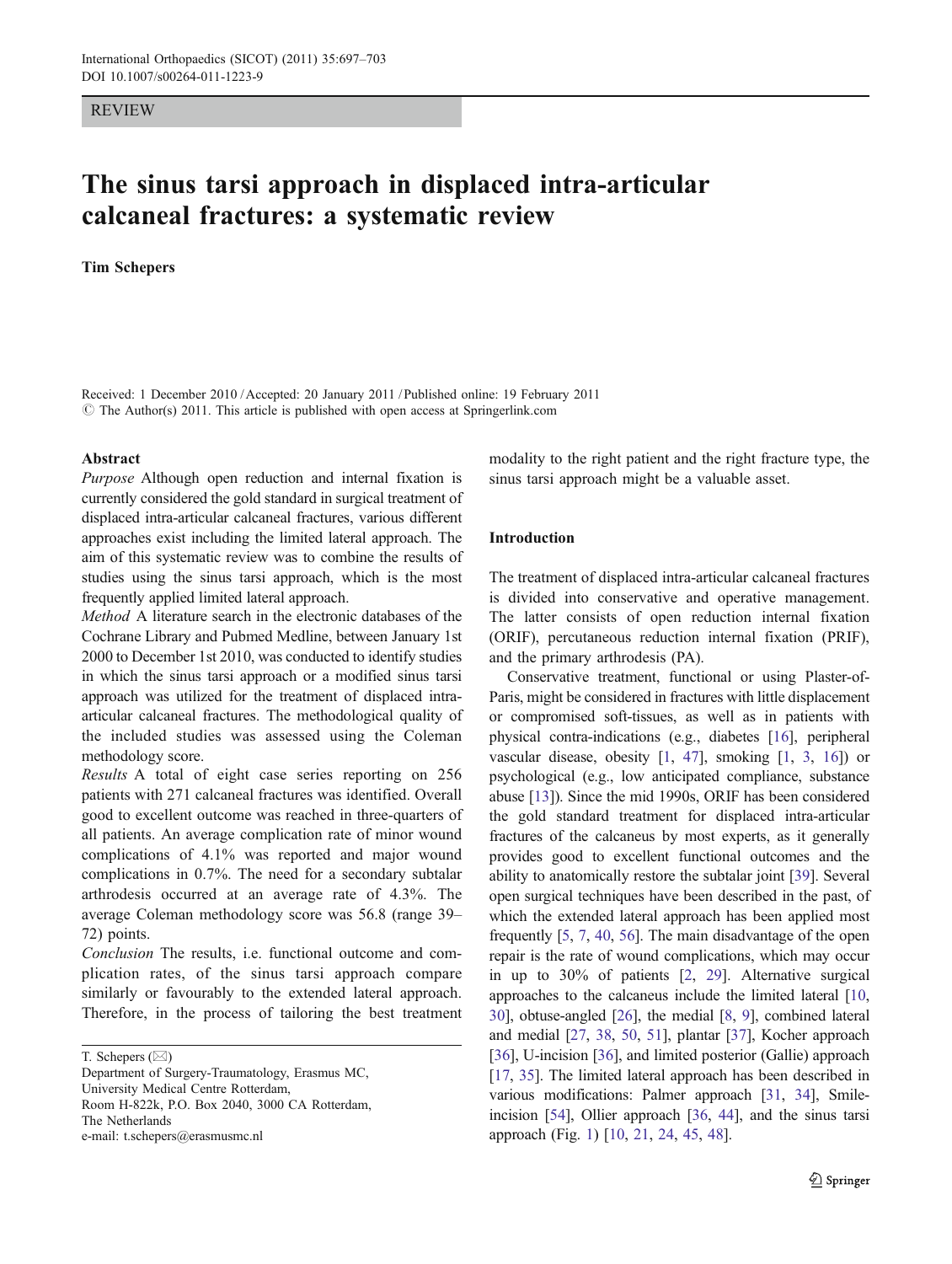<span id="page-1-0"></span>Fig. 1 Example of displaced intra-articular calcaneal fracture treated via sinus tarsi approach. a Pre-operative radiograph with Böhler angle of 7.5°. b Skin marking of sinus tarsi incision. c Per-operative view with lamina spreader and provisional K-wire fixation. d Post-operative radiograph with Böhler angle of 22.5°



The primary aim of the current review study was to assess the functional outcome of the sinus tarsi approach, and to compare the results with the extended lateral approach, which is currently considered the gold-standard. Secondly, the complication rate was compared between both approaches.

## Method

A literature search was conducted to identify studies in which the sinus tarsi approach or a modified sinus tarsi approach was utilized for the treatment of displaced intraarticular calcaneal fractures. The electronic databases of the Cochrane Library and Pubmed Medline were explored between January 1st 2000 to December 1st 2010 using the combination of the following search terms and Boolean operators: 'sinus' OR 'sinus tarsi' OR 'limited' OR 'approach' OR 'lateral' AND 'calcaneus' OR 'calcaneal' OR 'calcis'. The restriction in publication date was applied to obtain insight into current practice. Manuscript language was restricted to English, German, and Dutch literature. Publications were requested at the university medical (internet) library and reviewed. In addition, a comprehensive search of reference lists of all identified articles was conducted to find additional studies. An article was found eligible when it concerned (1) the surgical treatment of displaced intra-articular calcaneal fractures, and (2) when it used the sinus tarsi approach or a modification of this limited lateral approach.

The studies concerning the sinus tarsi approach were tested for their methodological quality according to the Coleman Methodology Score [\[12](#page-5-0)]. This score was described by Coleman et al. in 2000 and assesses a study on ten items for its methodological quality with a minimum of zero points (worst quality) to 100 points (best quality with low influence of bias, confounding factors and chance) [\[12\]](#page-5-0).

### Results

A total of eight case series concerning the treatment of displaced intra-articular calcaneal fractures using a sinus tarsi approach could be identified in the literature (Table [1](#page-2-0)) [\[14](#page-5-0), [15,](#page-5-0) [18,](#page-5-0) [22](#page-5-0), [25](#page-5-0), [32](#page-5-0), [49,](#page-6-0) [53\]](#page-6-0). Two of these studies used a more extensile sinus tarsi approach [[15,](#page-5-0) [18\]](#page-5-0). Additionally, one case report was identified, which was added for completeness, but left out of further analysis [\[46](#page-5-0)].

### Literature review

The eight case series reported on 256 patients (average 32.0 per study; range 13–99) with 271 calcaneal fractures (33.9 average per study; range 13–106). The weighted average follow-up reported in five studies was 32.9 months (range 19–52 months).

With the exception of one study [\[25\]](#page-5-0) all fractures were classified according to the Sanders computed-tomography classification system. The Sanders CT-classification uses the (semi-) coronal reconstruction, where the posterior subtalar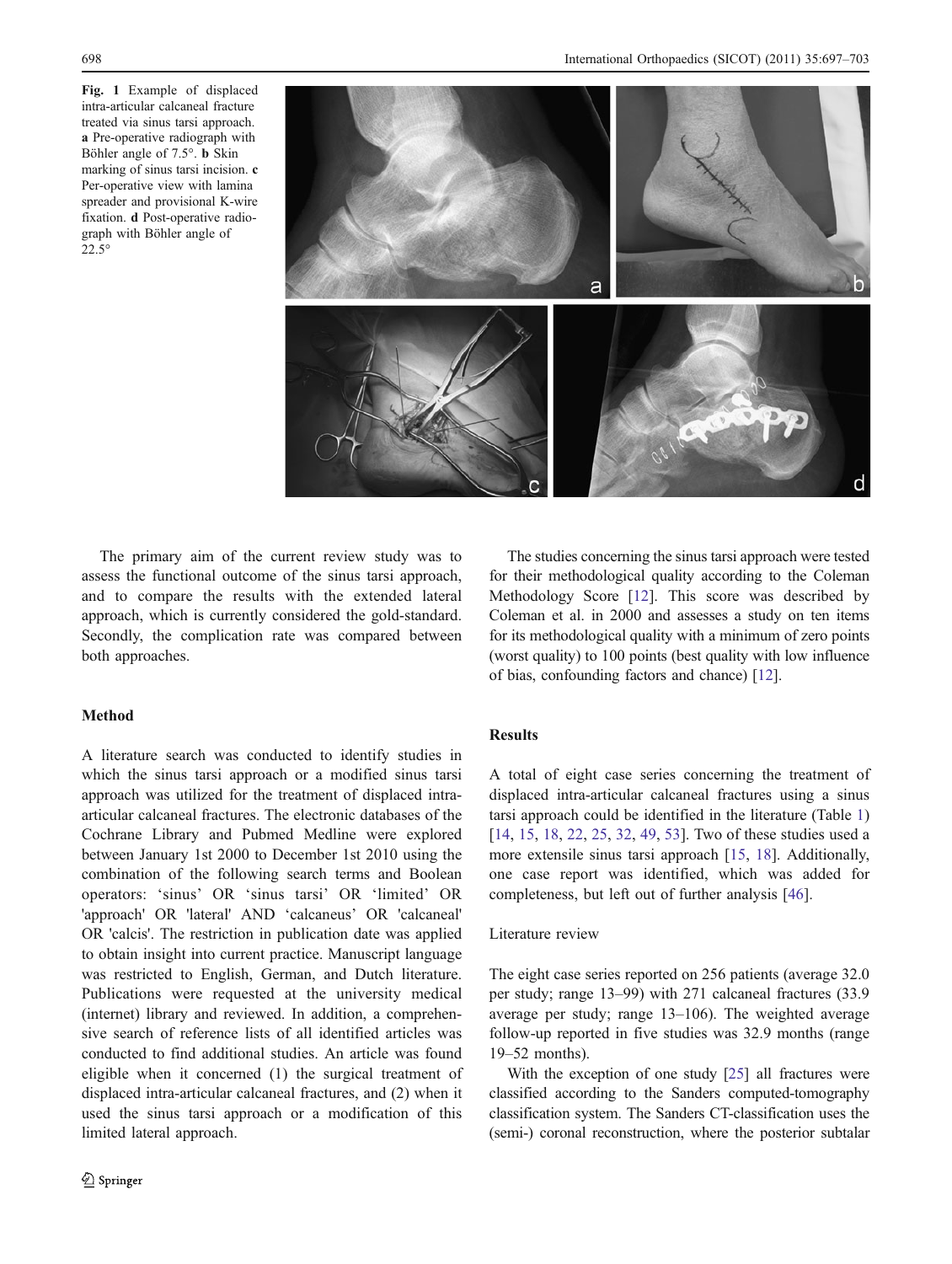<span id="page-2-0"></span>Table 1 Overview of the literature of the last decade on the sinus tarsi approach in displaced intra-articular calcaneal fractures

| Study (year)                         | N(pts)<br>$N(\#H)$ | Follow-up<br>(months) | Classification<br>(Sanders)                      | Outcome                   | Wound<br>complication reduction<br>$(\%)$ | Accurate                                    | Subtalar<br>arthrodesis |
|--------------------------------------|--------------------|-----------------------|--------------------------------------------------|---------------------------|-------------------------------------------|---------------------------------------------|-------------------------|
| Ebraheim et al. $(2000)$ [14]        | 99/106             | 29                    | Type 2: 71 Type 3: 25 AOFAS: 77.6<br>Type $4:10$ | $75.5\%$ G+E              | 8,5                                       | 72% Böhler<br>reduced                       | 6 secondary             |
| Geel and Flemister (2001) [18] 28/32 |                    | 52                    | Type 2: 6 Type 3: 18<br>Type $4:8$               | FOA: 75.3<br>$59\%$ G+E   | 3                                         | 97% less than 1 secondary<br>$2 \text{ mm}$ |                         |
| Gupta et al. (2003) [22]             | 28/32              | N/A                   | Type 1: 2 Type 2: $20$<br>Type $3:5$             | N/A                       | 3                                         | $96\%$ less than N/A<br>$2 \text{ mm}$      |                         |
| Shabat and Early $(2005)$ [46]       | 1/1                | N/A                   | Type $2:1$                                       | N/A                       | $\mathbf{0}$                              |                                             |                         |
| Hospodar et al. (2008) [25]          | 16/16              | N/A                   | N/A                                              | MFS: $75\%$ G+E           | $\theta$                                  | 88% less than N/A<br>$2 \text{ mm}$         |                         |
| Weber et al. (2008) [53]             | 24/24              | 31                    | Type 2: 20 Type 3: 4                             | AOFAS: 87.2<br>$84\%$ G+E | $\theta$                                  | $100\%$<br>anatomical                       | $\theta$                |
| Spagnolo et al. (2009) [49]          | 29/39              | 39                    | Type 2: 19 Type 3: 13<br>Type $4:7$              | MFS: 80.8<br>74% G+E      | $\theta$                                  | 74%<br>anatomical                           | N/A                     |
| Femino et al. (2010) [15]            | 13/13              | 19                    | Type 2: 9 Type 3: 4                              | N/A                       | 15.4                                      | $100\%$ less<br>than 2 mm                   | 4 primary               |
| Mostafa et al. (2010) [32]           | 18/18              | 24                    | Type 2: 12 Type 3: 6 CN: 77.8% $G+E = 0$         |                           |                                           | $89\%$ less than N/A<br>$2 \text{ mm}$      |                         |

N(pts)/N(##) number of patients/number of fractures, N/A not available, AOFAS American Orthopaedic Foot Ankle Society Hindfoot score, MFS Maryland Foot Score, CN Creighton-Nebraska score, FOA Functional Outcome Assessment, G+E percentage of good plus excellent outcome

joint is at its widest and the sustentaculum tali is visible, and is based on the number of fracture lines with more than 2 mm displacement. A displaced fracture with one fracture line extending through the posterior joint is called a type-II fracture. Fractures with two fracture lines are considered type-III fractures, and type-IV fractures display three or more fracture lines. The fracture lines are lettered from lateral to medial (A, B, C). Three different forms of type II and III fractures exist, depending upon the location of fracture lines (Fig. 2). There were two Sanders type-1 (0.8%), 157 type-2 (60.6%), 75 type-3 (29.0%), and 25 type-4 (9.7%) fractures.

The functional outcome was assessed using the American Orthopaedic Foot Ankle Society hindfoot (AOFAS) score in two studies [[14](#page-5-0), [53](#page-6-0)]; these studies showed a good plus excellent result in 75.5% and 84% of cases. The Maryland Foot Score (MFS) was applied in two studies reporting a good plus excellent outcome in 75% and 74% [\[25](#page-5-0), [49](#page-6-0)]. The Creighton-Nebraska (CN) score was applied in one study, which reached a 77.8% good plus excellent outcome [[32\]](#page-5-0). And one study used the Functional Outcome Assessment (FOA) which resulted in 59.4% good and excellent outcome [\[18\]](#page-5-0). Overall good to excellent outcome was reached in three-quarters of all patients. Three studies reported on return to work [\[14](#page-5-0), [18](#page-5-0), [25](#page-5-0)]. Ebraheim et al. reported an 80% return to work, with four out of five to their pre-injury occupation [\[14\]](#page-5-0). In the study by Geel et al., 92% went back to work, with most returning to the same job [\[18\]](#page-5-0). Hospodar et al. reported that 75% returned to work within six months [\[25\]](#page-5-0).

Outcome correlated with the Sanders classification (type-2 best outcome and type-4 worse than type-3) in two studies [[14,](#page-5-0) [49](#page-6-0)]. Accuracy of reduction was mentioned in all eight studies; an accurate reduction of Böhlers angle was reported in 72% by Ebraheim et al. [\[14](#page-5-0)]. The reduction of the posterior facet was accomplished in 74–100% of cases. Three studies reported on the need for a secondary subtalar arthrodesis, at a rate of zero [[53\]](#page-6-0), 3.0 [[18\]](#page-5-0) and 5.6% [[14](#page-5-0)], with an average of 4.3%. No correlation between accuracy of reduction and outcome was found by Ebraheim et al. and Geel et al. [[14,](#page-5-0) [18](#page-5-0)]. However, Mostafa et al. found a correlation between improved outcome in cases with less arthrosis and better restoration of height [\[32](#page-5-0)].

Wound complications were reported in all studies and ranged from 0 to 15.4% (average 4.8%). Minor wound complications encountered were two times a wound dehiscence, four cases of pin tract infection [\[14\]](#page-5-0), and five cases of

Fig. 2 Sanders classifica tion. Line drawing of a semicoronal image of the calcaneus showing all three fracture lines (A, B, C)

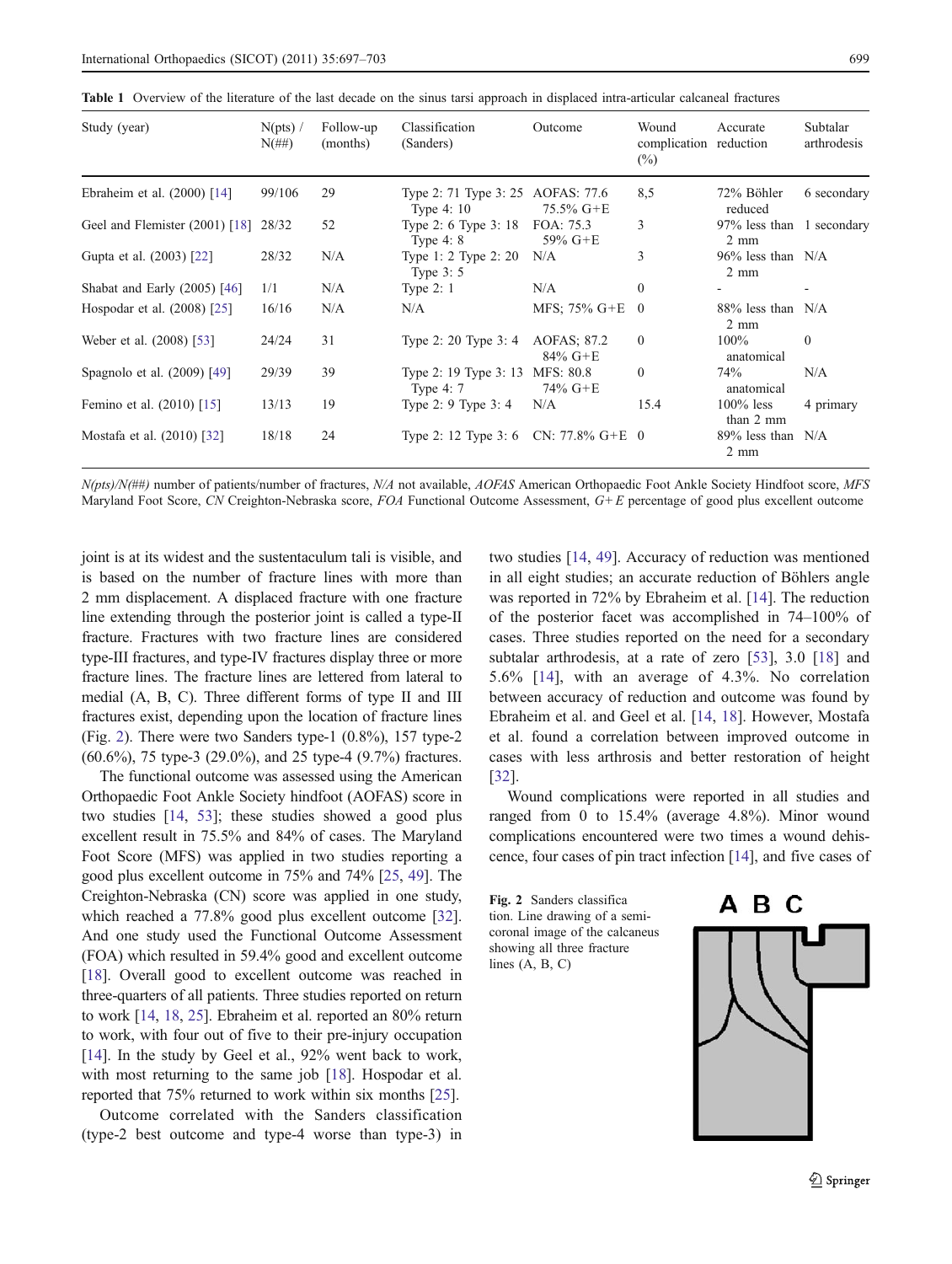| Methodology criterion (min-max)                        | Ebraheim<br>et al. (2000)<br>$[14]$ | Geel and<br>Flemister<br>$(2001)$ [18] | Gupta et al.<br>$(2003)$ [22] | Hospodar<br>et al. $(2008)$<br>$[25]$ | Weber et al.<br>$(2008)$ [53] | Spagnolo<br>et al. (2009)<br>[49] | Femino<br>et al. $(2010)$<br>$[15]$ | Mostafa<br>et al. (2010)<br>$[32]$ |
|--------------------------------------------------------|-------------------------------------|----------------------------------------|-------------------------------|---------------------------------------|-------------------------------|-----------------------------------|-------------------------------------|------------------------------------|
| Part A                                                 |                                     |                                        |                               |                                       |                               |                                   |                                     |                                    |
| 1. Study size $(0-10)$                                 | 10                                  | 4                                      | 4                             |                                       |                               |                                   |                                     |                                    |
| 2. Follow-up $(0-5)$                                   | 5                                   | 5                                      | $\Omega$                      | $\theta$                              | 5                             | 5                                 |                                     |                                    |
| 3. Number of procedures $(0-10)$                       | 10                                  | 10                                     |                               | 10                                    |                               | 10                                |                                     |                                    |
| 4. Type of study $(0-15)$                              | $\mathbf{0}$                        | 0                                      | 0                             | $\theta$                              |                               | $\Omega$                          |                                     | 10                                 |
| 5. Diagnostic certainty $(0-5)$                        | 5                                   | 5                                      | 5                             | 5.                                    |                               |                                   |                                     |                                    |
| 6. Description of surgical technique<br>$(0-5)$        | 5                                   | 5                                      | 5                             | 5.                                    | 5                             | 5.                                | 5                                   | 5                                  |
| 7. Rehabilitation and compliance<br>$(0-10)$<br>Part B | 10                                  | 10                                     | 10                            | 10                                    | 10                            | 10                                | 10                                  | 10                                 |
| 1. Outcome criteria $(0-10)$                           |                                     | 4                                      | $\theta$                      | 5.                                    |                               |                                   |                                     |                                    |
| 2. Outcome assessment $(0-15)$                         | 5                                   | 12                                     | $\Omega$                      | $\theta$                              | $\theta$                      | $\Omega$                          | 0                                   | $\theta$                           |
| 3. Selection process $(0-15)$                          | 15                                  | 15                                     | 15                            | 15                                    | 15                            | 15                                | 15                                  | 15                                 |
| Total Coleman methodology score                        | 72                                  | 70                                     | 46                            | 50                                    | 58                            | 61                                | 39                                  | 58                                 |

<span id="page-3-0"></span>Table 2 Coleman methodological score

Scores for each of the ten methods were criteria for studies reporting the results of displaced intra-articular calcaneal fractures treated via a sinus tarsi approach

superficial infection (average 4.1%). Major wound complications were two deep infections or osteomyelitis (average 0.7%). Concerning the latter complication, one patient with peripheral vascular disease and diabetes needed a below knee amputation [[15\]](#page-5-0). Hardware removal due to complaints was reported in four studies and varied between approximately 10 and 40% [[14](#page-5-0), [18,](#page-5-0) [49](#page-6-0), [53](#page-6-0)]. Considering nerve injuries from the approach only the sural nerve was mentioned in five studies [[14](#page-5-0), [18](#page-5-0), [32,](#page-5-0) [49,](#page-6-0) [53](#page-6-0)]. In total, one spontaneously resolving sural neuritis was encountered [[14\]](#page-5-0).

Two studies reported on a comparison to the extended lateral approach, both with a historical control group. Hospodar et al. found a 75 versus 13% good to excellent result when comparing the sinus tarsi approach and the extended lateral approach using the MFS [\[25](#page-5-0)]. Using the AOFAS score, Weber et al. reported on a good to excellent outcome in 84 versus 66 also in favour of the sinus tarsi approach [[53\]](#page-6-0).

### Coleman methodology score

All but one study had a retrospective design; the case series by Mostafa et al. was prospective [[32](#page-5-0)]. The average Coleman methodology score (Table 2) was 56.8 (range 39–72) points.

## **Discussion**

The present review study reports on the results of eight studies in which displaced intra-articular calcaneal fractures are treated using a sinus tarsi approach. Depending on the outcome score used, an overall good to excellent result was reached in threequarters of cases, with an average wound complication rate of 4.8%. The average secondary arthrodesis rate was 4.3%.

Outcome compared favourably to the extended lateral approach in historical control groups in two studies [[25,](#page-5-0) [53](#page-6-0)]. However, Hospodar et al. provided no characteristics of the extended lateral approach control group [\[25](#page-5-0)]. Comparison of the combined results of this study with large studies  $(n>100$  patients) of the last decade using an extended lateral approach can be broken up into four



Fig. 3 Extended lateral approach versus sinus tarsi approach. Lateral radiograph with superimposed line drawings of approaches and nerves. a Extended lateral approach. b Sinus tarsi approach. 1 Sural nerve. 2 Superficial peroneal nerve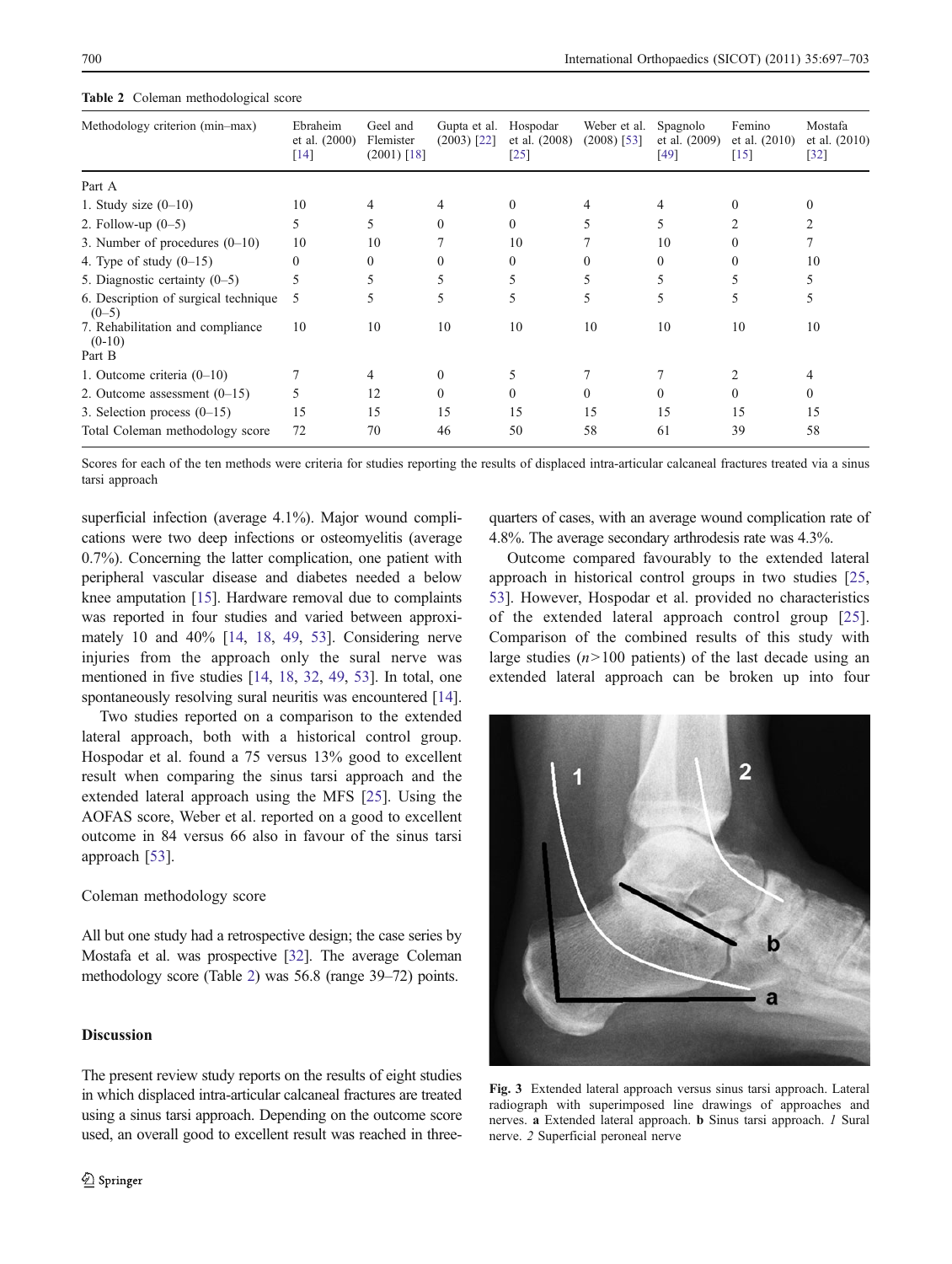<span id="page-4-0"></span>categories: functional outcome, wound complications, the need for a secondary arthrodesis, and sural nerve injury. A good to excellent result in studies using the extended lateral approach ranged from 70 to 88% using various outcome scores [[4,](#page-5-0) [33](#page-5-0), [55\]](#page-6-0) and an AOFAS score of 83 out of 100 points in one study [\[28](#page-5-0)]. Considering wound complications, Weber et al. found no statistical difference in wound complications [[53\]](#page-6-0) between the limited and extended approaches. Concerning the literature on the extended lateral approach, superficial infections and minor wound complications occurred in 6.6–19.7% [\[7,](#page-5-0) [13,](#page-5-0) [23,](#page-5-0) [28,](#page-5-0) [55\]](#page-6-0) and deep infections occurred in 0.5–5.6% [[6,](#page-5-0) [7,](#page-5-0) [13](#page-5-0), [23](#page-5-0), [55](#page-6-0)]. Secondary subtalar arthrodesis rates reported, in studies with adequate follow-up following an extended lateral approach, were 4.2–5.6% [\[7](#page-5-0), [55\]](#page-6-0). The number of injuries to the sural nerve was low in the sinus tarsi approach. Weber et al. reported zero nerve injuries in the sinus tarsi approach and 7.7% in their patients treated via the extended lateral approach [\[53](#page-6-0)]. In the literature on the extended lateral approach percentages up to 10% are reported [[11,](#page-5-0) [29\]](#page-5-0). This difference lies in the fact that the sural nerve is at risk both at the proximal and distal end of the extended lateral approach (Fig. [3\)](#page-3-0).

The combined results of the studies with a sinus tarsi approach score similar on outcome and the need for a secondary arthrodesis, but they compare favourably on superficial and deep wound complications and sural nerve injuries.

The included studies concerning the sinus tarsi approach were tested for their methodological quality according to the Coleman methodology score [[12\]](#page-5-0). The Coleman methodology score is highly reproducible between observers [\[52](#page-6-0)] based on the CONSORT guidelines for randomized trials [\[19\]](#page-5-0). The average Coleman methodology score in the present study was 56.8 points (range 39–72). This score has been previously used in surgical foot and ankle disorders [[19,](#page-5-0) [20](#page-5-0), [52\]](#page-6-0), which reported average Coleman scores between 41 and 62. Studies have shown a positive correlation between publication date and Coleman score, indicating improvement in study methodology over time [[12](#page-5-0), [52](#page-6-0)]. In these studies there was also an inverse correlation between the Coleman methodology score and reported outcome, i.e. studies with lower methodology scores reported higher outcomes [[12,](#page-5-0) [52](#page-6-0)]. Improvements in the quality of research can be realized, taking the items below into account.

1. Study type and characteristics. Only one study had a large enough sample size [\[14](#page-5-0)] and half of the studies had adequate follow-up. Most studies in this review were retrospective, with the exception of one study by Mostafa et al. [\[32\]](#page-5-0). Two studies used a historical control group, but only one compared baseline characteristics between both groups [[53\]](#page-6-0). In order to settle the discussion whether or not the sinus tarsi approach yields comparable results to the extended lateral approach more high quality (level 1 and 2) studies are needed.

- 2. Outcome criteria and assessment. Most studies reported on outcome using a disease-specific functional outcome score. However, four different scores were applied. None of the studies used a generic quality of life score (e.g. Short Form-36). The AOFAS and the MFS score have been shown to have some reliability and validity [[42\]](#page-5-0). Future studies will preferably show more uniformity in the use of outcome scores and include a generic quality of life score and/or a patient-based visual analogue scale on overall satisfaction with outcome [\[42\]](#page-5-0).
- 3. Diagnostic certainty. All studies used pre-operative conventional radiographic imaging and computed tomo graphy. They were uniform in the use of the Sanders fracture classification, which has shown to correlate with outcome in several studies [\[43\]](#page-5-0). Future studies should, at least, include the Sanders classification.

Even though the sinus tarsi approach does not compare negatively to the extended lateral approach in experienced hands, the supporters of the extended lateral approach caution against its use [[41\]](#page-5-0). They fear less anatomical reductions and consequently worse outcome [\[41\]](#page-5-0). A well designed randomized trial might settle this discussion, until that time the limited lateral sinus tarsi approach might be useful in selected cases and in patients with increased risk of complications with the use of the extended lateral approach.

In conclusion, the results of the sinus tarsi approach compare similar or favourable to the extended lateral approach, and in the process of tailoring the best treatment modality to the right patient and the right fracture type the sinus tarsi approach might be a valuable asset.

Open Access This article is distributed under the terms of the Creative Commons Attribution Noncommercial License which permits any noncommercial use, distribution, and reproduction in any medium, provided the original author(s) and source are credited.

#### References

- 1. Abidi NA, Gruen GS (1999) Operative techniques in open reduction and internal fixation of calcaneal fractures. Oper Tech Orthop 9:239–246
- 2. Abidi NA, Dhawan S, Gruen GS, Vogt MT, Conti SF (1998) Wound-healing risk factors after open reduction and internal fixation of calcaneal fractures. Foot Ankle Int 19:856–861
- 3. Assous M, Bhamra MS (2001) Should Os calcis fractures in smokers be fixed? A review of 40 patients. Injury 32:631–632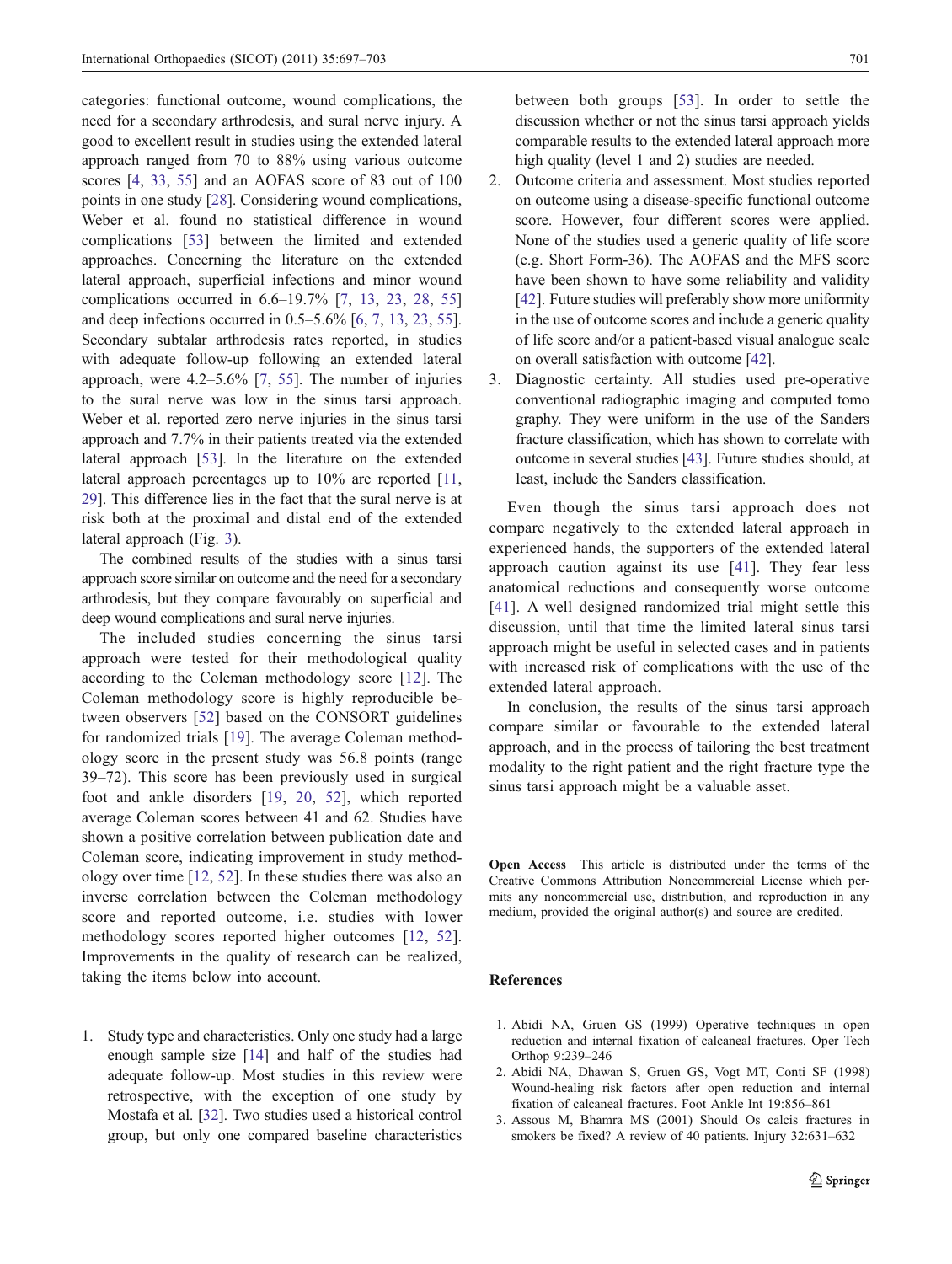- <span id="page-5-0"></span>4. Atkins RM, Allen PE, Livingstone JA (2001) Demographic features of intra-articular fractures of the calcaneum. Foot Ankle Surg 7:77–84
- 5. Benirschke SK, Sangeorzan BJ (1993) Extensive intraarticular fractures of the foot. Surgical management of calcaneal fractures. Clin Orthop Relat Res 292:128–134
- 6. Benirschke SK, Kramer PA (2004) Wound healing complications in closed and open calcaneal fractures. J Orthop Trauma 18:1–6
- 7. Buckley R, Tough S, McCormack R, Pate G, Leighton R, Petrie D, Galpin R (2002) Operative compared with nonoperative treatment of displaced intra-articular calcaneal fractures: a prospective, randomized, controlled multicenter trial. J Bone Joint Surg Am 84:1733–1744
- 8. Burdeaux BD, Jr. (1993) The medical approach for calcaneal fractures. Clin Orthop 290:96–107
- 9. Burdeaux BD Jr (1997) Fractures of the calcaneus: open reduction and internal fixation from the medial side a 21-year prospective study. Foot Ankle Int 18:685–692
- 10. Carr JB (2005) Surgical treatment of intra-articular calcaneal fractures: a review of small incision approaches. J Orthop Trauma 19:109–117
- 11. Chan S, Ip FK (1995) Open reduction and internal fixation for displaced intra-articular fractures of the os calcis. Injury 26:111–115
- 12. Coleman BD, Khan KM, Maffulli N, Cook JL, Wark JD (2000) Studies of surgical outcome after patellar tendinopathy: clinical significance of methodological deficiencies and guidelines for future studies. Victorian Institute of Sport Tendon Study Group. Scand J Med Sci Sports 10:2–11
- 13. Court-Brown CM, Schmidt M, Schutte BG (2009) Factors affecting infection after calcaneal fracture fixation. Injury 40:1313–1315
- 14. Ebraheim NA, Elgafy H, Sabry FF, Freih M, Abou-Chakra IS (2000) Sinus tarsi approach with trans-articular fixation for displaced intra-articular fractures of the calcaneus. Foot Ankle Int 21:105–113
- 15. Femino JE, Vaseenon T, Levin DA, Yian EH (2010) Modification of the sinus tarsi approach for open reduction and plate fixation of intra-articular calcaneus fractures: the limits of proximal extension based upon the vascular anatomy of the lateral calcaneal artery. Iowa Orthop J 30:161–167
- 16. Folk JW, Starr AJ, Early JS (1999) Early wound complications of operative treatment of calcaneus fractures: analysis of 190 fractures. J Orthop Trauma 13:369–372
- 17. Gallie WE (1943) Subastragalar arthrodesis in fractures of the os calcis. J Bone Joint Surg 25:731–736
- 18. Geel CW, Flemister AS Jr (2001) Standardized treatment of intraarticular calcaneal fractures using an oblique lateral incision and no bone graft. J Trauma 50:1083–1089
- 19. Gougoulias N, Khanna A, Maffulli N (2010) How successful are current ankle replacements?: a systematic review of the literature. Clin Orthop Relat Res 468:199–208
- 20. Gougoulias N, Khanna A, Sakellariou A, Maffulli N (2010) Supination-external rotation ankle fractures: stability a key issue. Clin Orthop Relat Res 468:243–251
- 21. Gould N (1983) Lateral approach to sinus tarsi. Foot Ankle 3:244–246
- 22. Gupta A, Ghalambor N, Nihal A, Trepman E (2003) The modified Palmer lateral approach for calcaneal fractures: wound healing and postoperative computed tomographic evaluation of fracture reduction. Foot Ankle Int 24:744–753
- 23. Harvey EJ, Grujic L, Early JS, Benirschke SK, Sangeorzan BJ (2001) Morbidity associated with ORIF of intra-articular calcaneus fractures using a lateral approach. Foot Ankle Int 22:868–873
- 24. Holmes G (2005) Treatment of displaced calcaneal fractures using a small sinus tarsi approach. Foot Ankle Surg 4:35–41
- 25. Hospodar P, Guzman C, Johnson P, Uhl R (2008) Treatment of displaced calcaneus fractures using a minimally invasive sinus tarsi approach. Orthopedics 31:1112
- 26. Hussain T, Al-Mutairi H, Al-Zamel S, Al-Tunaib W (2004) Modified obtuse-angled lateral exposure of the calcaneum. Foot Ankle Surg 10:145–148
- 27. Johnson EE, Gebhardt JS (1993) Surgical management of calcaneal fractures using bilateral incisions and minimal internal fixation. Clin Orthop 290:117–124
- 28. Kienast B, Gille J, Queitsch C, Kaiser MM, Thietje R, Juergens C, Schulz AP (2009) Early weight bearing of calcaneal fractures treated by intraoperative 3D-fluoroscopy and locked-screw plate fixation. Open Orthop J 3:69–74
- 29. Lim EVA, Leung JPE (2001) Complications of intraarticular calcaneal fractures. Clin Orthop 391:7–16
- 30. Lutz M, Gabl M, Horbst W, Benedetto KP, Kunzel KH (1997) Wound margin necroses after open calcaneal reconstruction. Anatomical considerations of surgical approach. Unfallchirurg 100:792–796
- 31. Maxfield JE, McDermott F (1955) Experiences with the Palmer open reduction of fractures of the calcaneus. J Bone Joint Surg Am 37-A:99–106
- 32. Mostafa MF, El-Adl G, Hassanin EY, Abdellatif M (2010) Surgical treatment of displaced intra-articular calcaneal fracture using a single small lateral approach. Strat Traum Limb Recon 5:87–95
- 33. Naovaratanophas P, Thepchatri A (2001) The long term results of internal fixation of displaced intra-articular calcaneal fractures. J Med Assoc Thai 84:36–44
- 34. Palmer I (1948) The mechanism and treatment of fractures of the calcaneus. J Bone Joint Surg 30-A:2–8
- 35. Park IH, Song KW, Shin SI, Lee JY, Kim TG, Park RS (2000) Displaced intra-articular calcaneal fracture treated surgically with limited posterior incision. Foot Ankle Int 21:195–205
- 36. Patnaik VVG, Singla RK, Gupta PN (2001) Surgical incisions their anatomical basis, part III - lower limb. J Anat Soc India 50:48–58
- 37. Poigenfürst (1991) The dorsoplantar approach to the calcaneus. Oper Orthop Traumatol 199:254–264
- 38. Romash MM (1994) Open reduction and internal fixation of comminuted intra-articular fractures of the calcaneus using the combined medial and lateral approach. Oper Tech Orthop 4:157–164
- 39. Sanders R (2000) Displaced intra-articular fractures of the calcaneus. J Bone Joint Surg Am 82:225–250
- 40. Sanders R, Fortin P, DiPasquale T, Walling A (1993) Operative treatment in 120 displaced intraarticular calcaneal fractures. Results using a prognostic computed tomography scan classification. Clin Orthop 290:87–95
- 41. Sangeorzan BJ, Benirschke SK, Sanders R, Carr JB, Thordarson DB (2001) The literature on calcaneal fractures is highly controversial. Foot Ankle Int 22:844–845
- 42. Schepers T, Heetveld MJ, Mulder PG, Patka P (2008) Clinical outcome scoring of intra-articular calcaneal fractures. J Foot Ankle Surg 47:213–218
- 43. Schepers T, van Lieshout EM, Ginai AZ, Mulder PG, Heetveld MJ, Patka P (2009) Calcaneal fracture classification: a comparative study. J Foot Ankle Surg 48:156–162
- 44. Schepers T, Kieboom BCT, Bessems GHJM, Vogels LMM, Van Lieshout EMM, Patka P (2010) Subtalar versus triple arthrodesis after intra-articular calcaneal fractures. Strat Traum Limb Recon 5:97–103
- 45. Sclamberg EL, Davenport K (1988) Operative treatment of displaced intra-articular fractures of the calcaneus. J Trauma 28:510–516
- 46. Shabat S, Early JS (2005) A minimal subtalar approach to fix a calcaneal fracture and a lateral process of talus fracture in a diabetic obese patient. Orthopedics 28:1373–1374
- 47. Shuler FD, Conti SF, Gruen GS, Abidi NA (2001) Wound-healing risk factors after open reduction and internal fixation of calcaneal